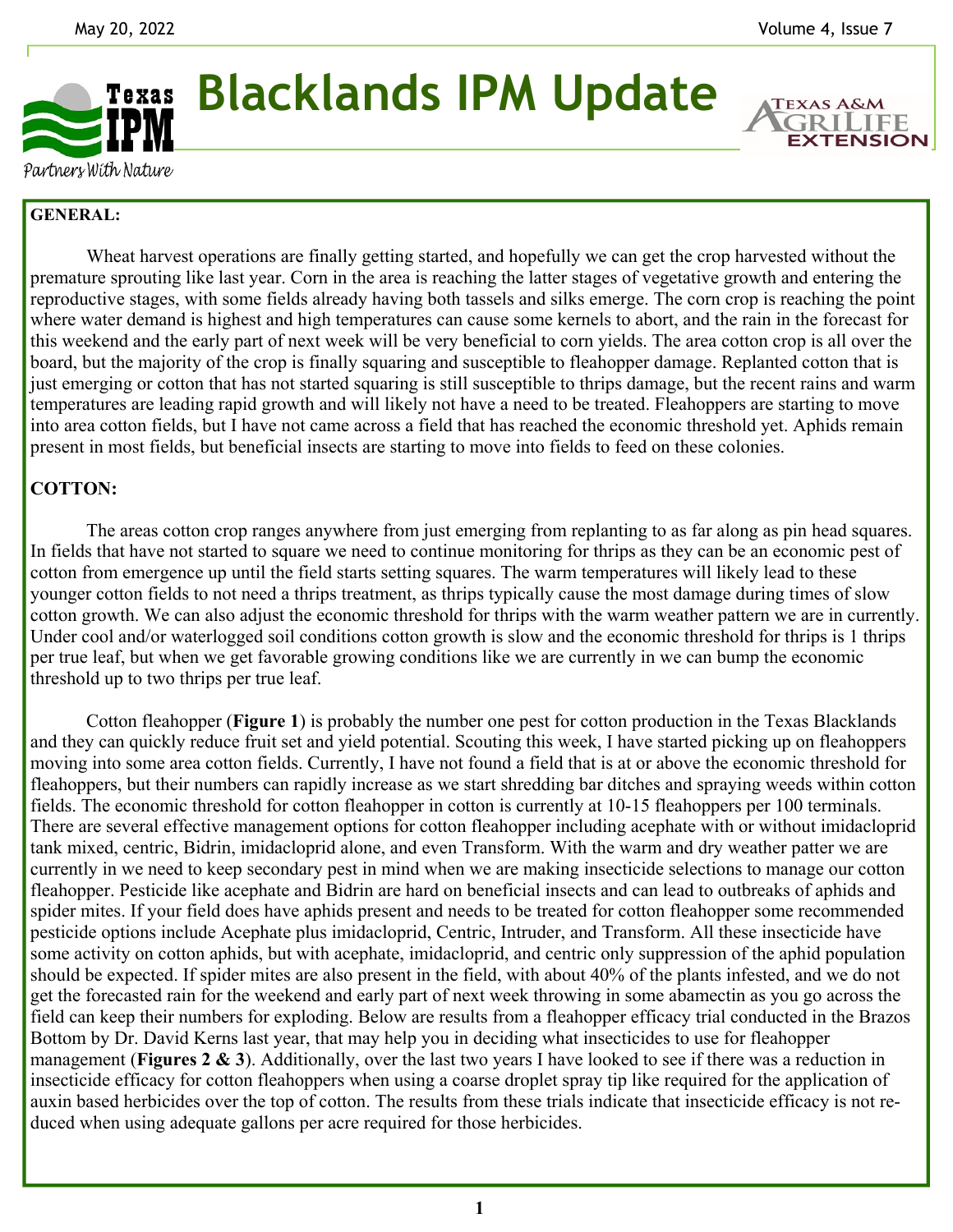



**Figure 1.** Adult Cotton Fleahopper, photo credit: Salvadro Vitanza

**Figure 2**. Pretreatment (A) and 6 days after treatment (B) cotton fleahopper counts in an efficacy trial conducted in College Station, TX by Dr. David Kerns.